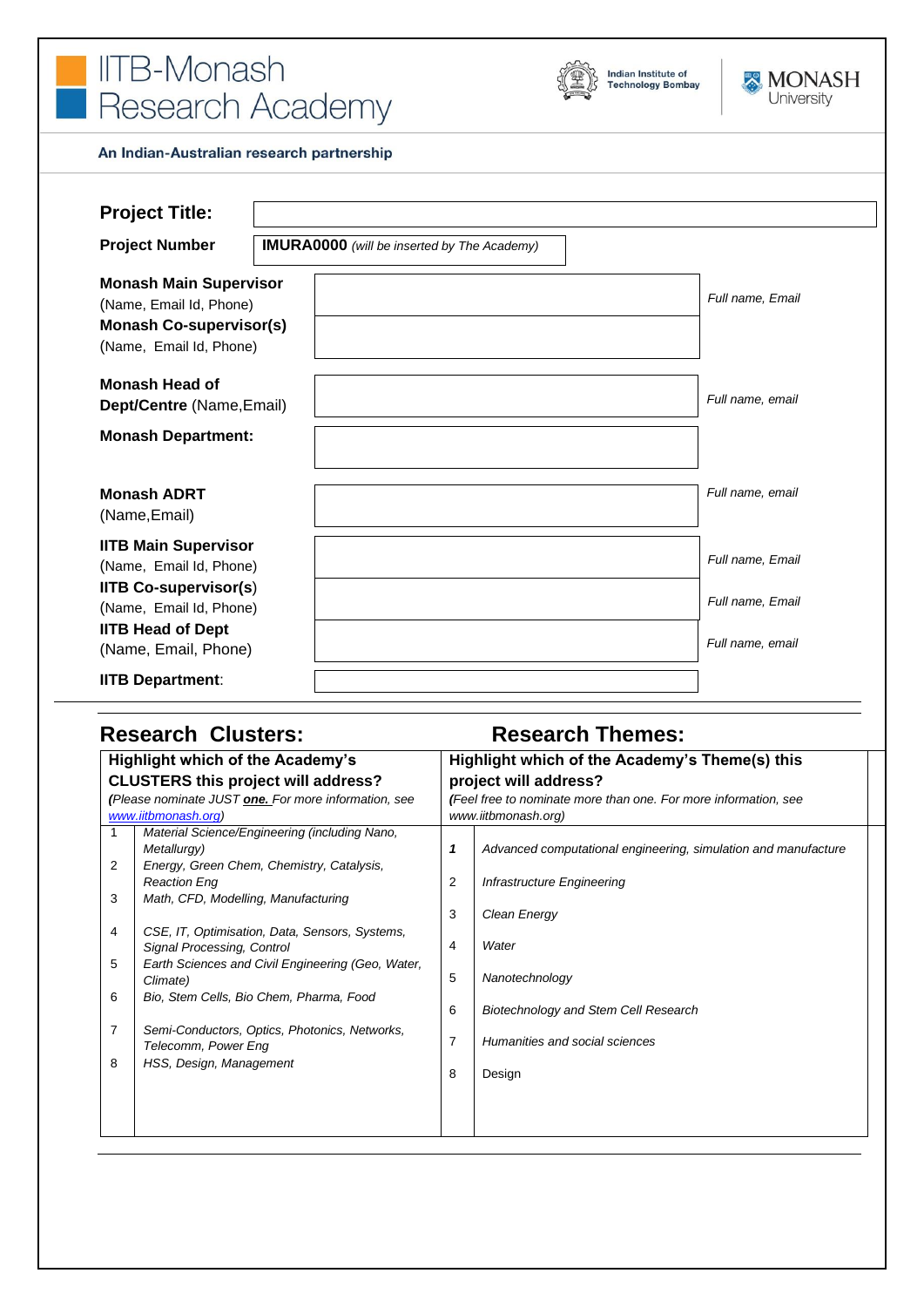### **The research problem**

*Define the problem* 

#### **Project aims**

*Define the aims of the project*

#### **Expected outcomes**

*Highlight the expected outcomes of the project*

## **How will the project address the Goals of the above Themes?**

*Describe how the project will address the goals of one or more of the 6 Themes listed above.*

#### **Capabilities and Degrees Required**

*List the ideal set of capabilities that a student should have for this project. Feel free to be as specific or as general as you like. These capabilities will be input into the online application form and students who opt for this project will be required to show that they can demonstrate these capabilities.*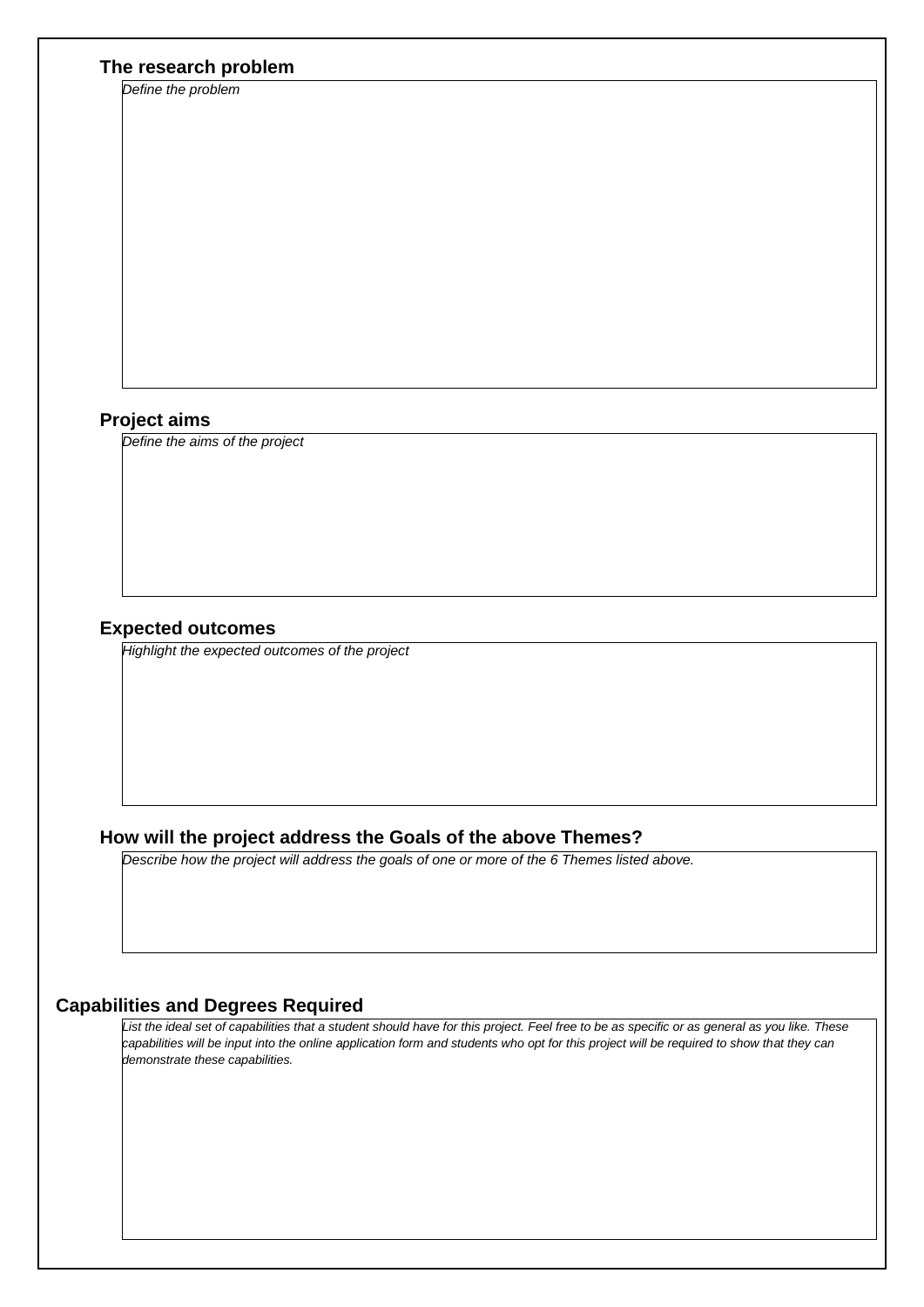| <b>Potential Collaborators</b>                                                                                               |
|------------------------------------------------------------------------------------------------------------------------------|
|                                                                                                                              |
| Please visit the IITB website www.iitb.ac.in OR Monash Website www.monash.edu to highlight some potential collaborators that |
| would be best suited for the area of research you are intending to float.                                                    |
|                                                                                                                              |
|                                                                                                                              |
|                                                                                                                              |
|                                                                                                                              |
|                                                                                                                              |
|                                                                                                                              |
| Select up to (4) keywords from the Academy's approved keyword list (available at                                             |
| http://www.iitbmonash.org/becoming-a-research-supervisor/) relating to this project to make it easier                        |
|                                                                                                                              |
| for the students to apply.                                                                                                   |
|                                                                                                                              |
|                                                                                                                              |
|                                                                                                                              |
|                                                                                                                              |
|                                                                                                                              |
|                                                                                                                              |
|                                                                                                                              |
|                                                                                                                              |
|                                                                                                                              |
|                                                                                                                              |
|                                                                                                                              |
|                                                                                                                              |
|                                                                                                                              |
| <b>Additional costs and equipment</b>                                                                                        |
|                                                                                                                              |
| Describe below additional costs that would be needed to complete this project.                                               |
| This would typically include project-related costs (such as consumables).                                                    |
| Student travel to Australia, Conference travel should not be included here. They are already provided for,                   |
| separately.                                                                                                                  |
| PLEASE NOTE, LEAVING THIS SECTION BLANK DOES NOT IMPLY AUTOMATIC SANCTION OF                                                 |
| <b>RS 3.0 LAKHS/AUD 6000.</b>                                                                                                |
|                                                                                                                              |
|                                                                                                                              |
|                                                                                                                              |
|                                                                                                                              |
|                                                                                                                              |
|                                                                                                                              |
|                                                                                                                              |
|                                                                                                                              |
|                                                                                                                              |
|                                                                                                                              |
|                                                                                                                              |
| Detailed justification - Additional costs and equipment                                                                      |
| Please justify why is this level funding is required?                                                                        |
|                                                                                                                              |
|                                                                                                                              |
|                                                                                                                              |
|                                                                                                                              |
|                                                                                                                              |

|                                      | INR/\$AUD |         |
|--------------------------------------|-----------|---------|
| What is the total funding required   |           |         |
| for the entire project?              |           | (X)     |
| How much bare minimum seed           |           |         |
| funding will be required to kick off |           | (Y)     |
| the collaboration?                   |           |         |
| What are the additional funds that   |           | $(X-Y)$ |
| will need to be sourced?             |           |         |